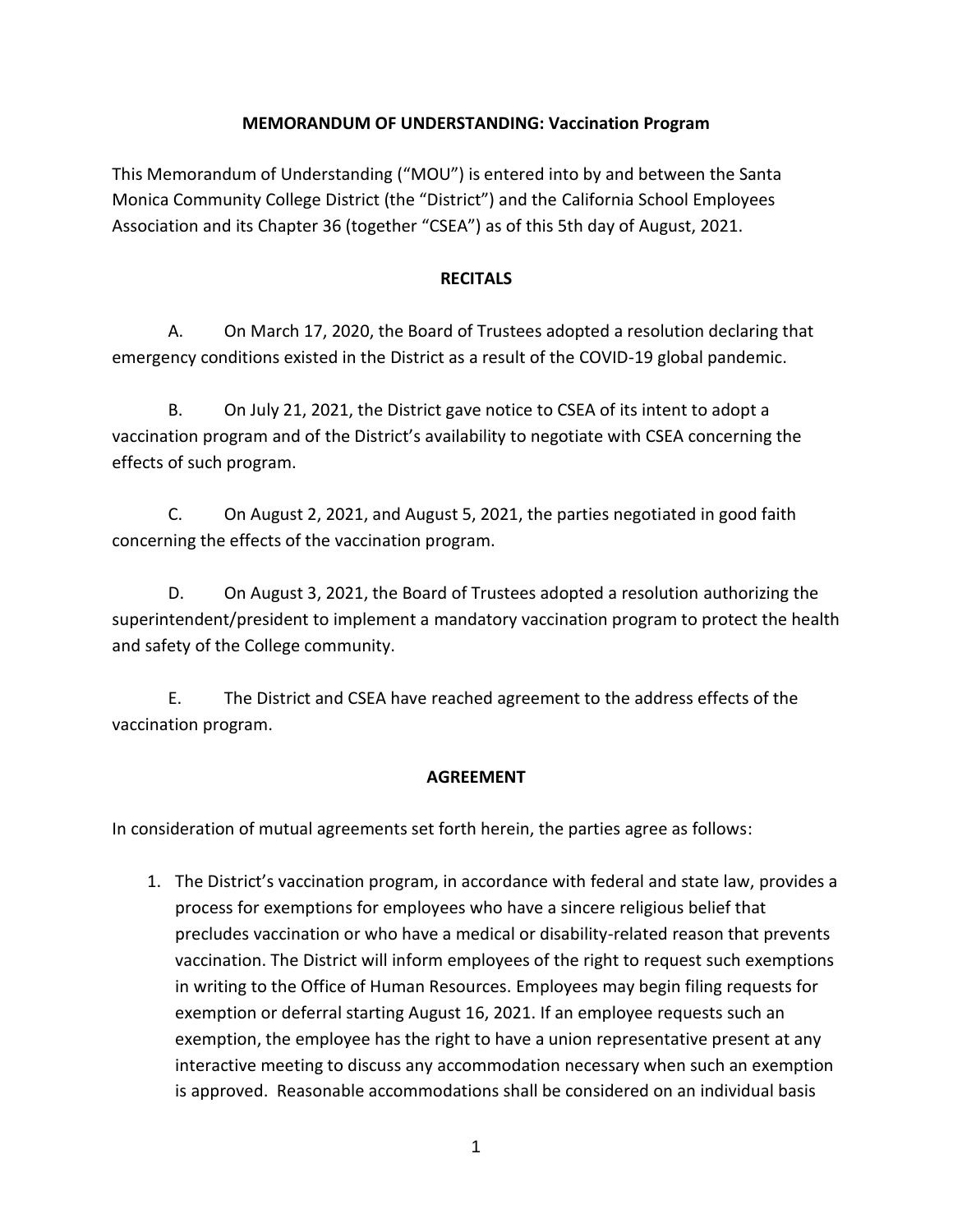and will include a range of options such as regular COVID-19 testings, isolated work areas, remote work, or a combination thereof. At the very least, an employee who needs such accommodation will be allowed to use accrued paid full sick leave, vacation, or comp time and afterwards take an unpaid leave of absence and will continue to receive any employer-provided health coverage on the same basis as if they were in paid status, as if taking leave under FMLA and CFRA. (See 2 C.C.R. § 10092(c).) The District will not oppose unemployment insurance benefits eligibility for employees who, through the reasonable accommodation process, obtain a period of unpaid leave as an accommodation because they cannot be vaccinated.

- 2. The parties recognize that the CDC and other medical experts do not believe the COVID-19 vaccine poses any special risks to pregnant individuals. To accommodate individual concerns, the District will permit employees who are pregnant to delay getting vaccinated until they are no longer pregnant. After the employee is no longer pregnant, the employee may file a request for an exemption.
- 3. The District shall enforce its nondiscrimination policies in all work environments in accordance with all the required federal and state anti-discrimination laws.
- 4. When the District determines that the circumstances of the COVID-19 pandemic have changed such that the presence of an unvaccinated employee in the workplace no longer poses a direct threat to the health and safety of others or to the employee, the District will notify CSEA and any employees who have a reasonable accommodation or are excluded from the workplace due to non-vaccination.
- 5. Whenever the District requires that an employee be tested for COVID-19, either as part of a reasonable accommodation or otherwise, testing shall be provided at no cost to the employee. The employee can be required to use District provided health insurance to cover the cost of the testing.
- 6. An employee who is not entitled to reasonable accommodation and declines vaccination may use any accrued full-pay sick leave, vacation, or compensatory time to remain in paid status. The employee may then elect unpaid leave for a period of up to one year. Such an employee shall retain all seniority accrued prior to the unpaid leave and shall be entitled to return to work in their former position upon providing proof of vaccination or if the circumstances of the pandemic change such that the employee's return to work would not pose a direct threat to the health and safety of others or to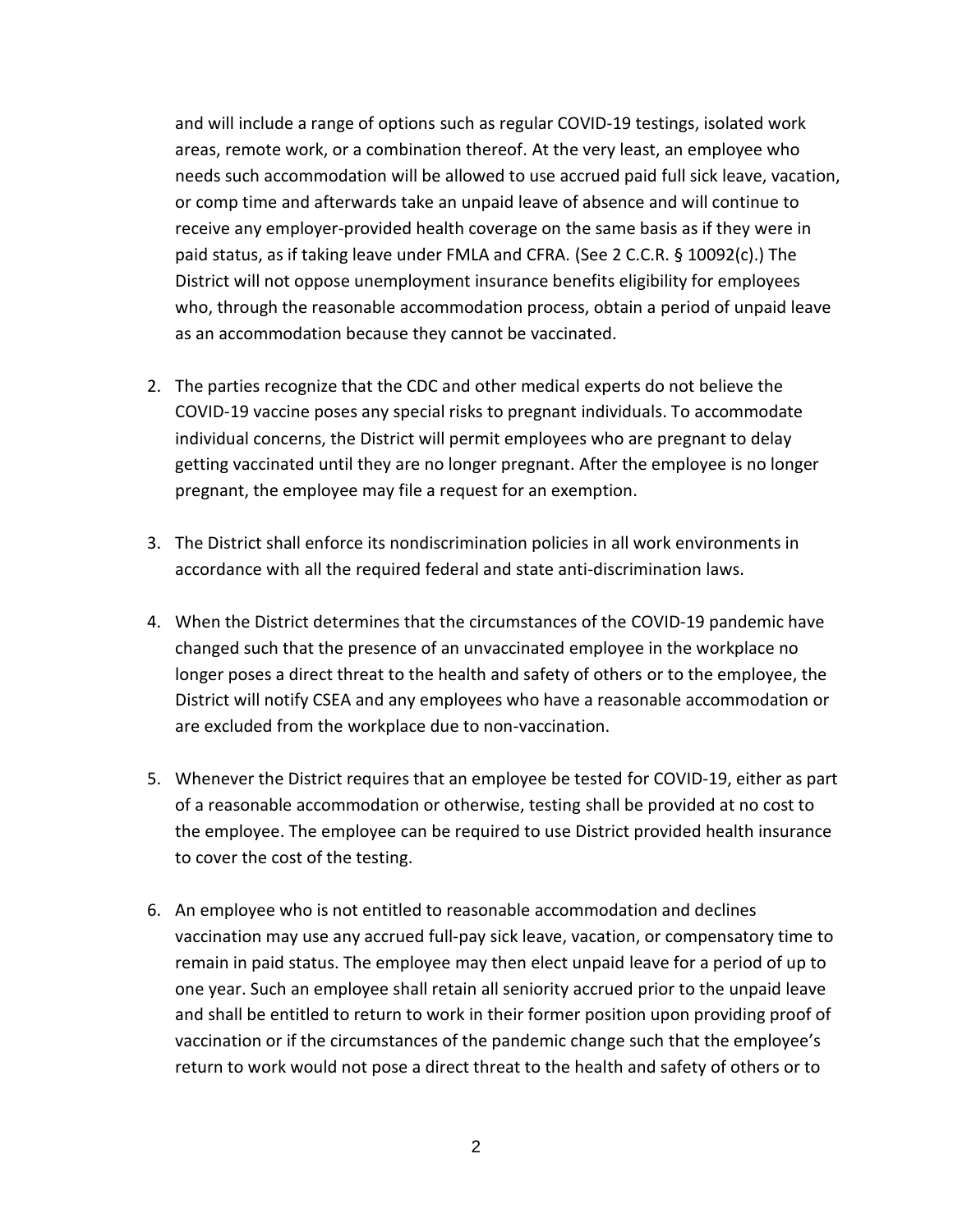the employee. The District may backfill the position through contracting out or other temporary hiring.

- 7. Within 30 days of receiving a written request from CSEA, the District and CSEA shall meet and negotiate the impact on existing workloads of employees caused by employees who are unavailable to work because of the vaccination program. The written notice shall contain the names of the employees impacted and the nature of the impact.
- 8. Employee vaccination information collected by the District shall be used only as necessary to implement and secure program compliance. No individual employee should be singled out by any District employee as being unvaccinated for the purpose of shaming or putting pressure on the employee to become vaccinated.
- 9. The District will schedule educational forums in August, September, and October to provide information on vaccinations. Unit members will be provided time off to attend such forums.
- 10. For the period from October 1, 2021, through September 30, 2022, the following supplemental paid sick leave shall be available to any unvaccinated employee unable to work for the following reasons:
	- a. The covered employee is attending an appointment to receive a vaccine for protection against contracting COVID-19.
	- b. The covered employee is experiencing symptoms related to a COVID-19 vaccine that prevent the employee from being able to work or telework.
- 11. The grievance process of Article 10 of the collective bargaining agreement between the parties shall be available to CSEA concerning any alleged violation of paragraphs 1, 2, 5, 6, 9, and 10 of this MOU.
- 12. This MOU applies to all classified employees within the scope of representation set forth in Article 2 of the collective bargaining agreement between the parties.